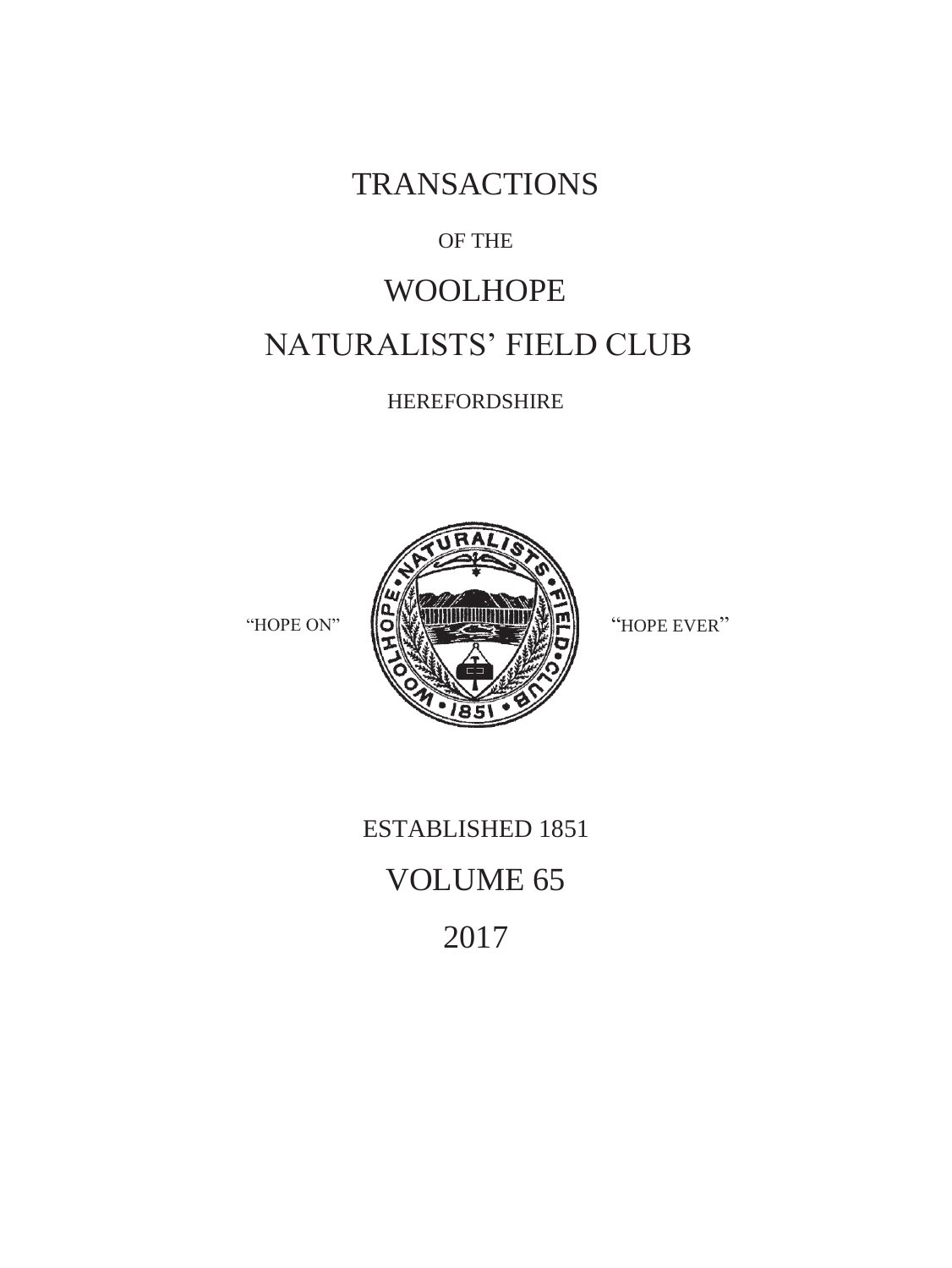# TABLE OF CONTENTS

*Page*

| $1 \, u \, \kappa$ |
|--------------------|
| 15                 |
| 17                 |
| 28                 |
| 29                 |
| 30                 |
| 31                 |
|                    |

**Presidential Address 2017: The boundaries of Goodrich: an exploration** *by Rosalind A. Lowe* .....33 This paper draws on historical and topographical evidence to consider the boundaries of the extensive manor of Goodrich as they relate to the surrounding areas, including the locations of early Welsh churches and Offa's Dyke.

**µ:KDW/LHV%HQHDWK"¶WKH6ZLQ¿HOGVRI+HUHIRUG&DWKHGUDO** *by Ian L. Bass ................................*46 This article assesses the contribution of members of the Swinfield family to the development of Hereford Cathedral and its emergence as an important pilgrimage site associated with the cult of St Thomas de Cantilupe.

The First World War altar and reredos memorial in Hereford Cathedral by Katherine Andrew...74 The author explores how a research project into building stone led to the rediscovery of the origins of a stone altar and reredos monument dedicated to Basil Webb and other Herefordshire men who gave their lives in the Great War. The memorial, which is situated in the crypt of Hereford Cathedral, was rededicated in December 2017.

**A selection of recent notable fungi records** *by Jo Weightman ........................................................*87 Jo Weightman, the new recorder for mycology for the Woolhope Club, presents some remarkable finds made in the county in recent years.

**6RPH+HUHIRUGVKLUHVWRQHD[HV***by W. R. Pye ................................................................................* The author discusses some early stone axes found in Herefordshire.

**The Domesday Book settlements of Eardisley: a consideration of the evidence** *by Colin Boylett ...* This paper considers evidence relating to the site of early settlements recorded in Eardisley. A case is made that the 'domus defensabilis' mentioned in the Domesday Book might well have been situated in the area that later became Eardisley Park.

**A touch of nostalgia: Greenlands** *by J. C. Eisel .........................................................................*122 This paper explores the history of one of Hereford's best-known retail businesses from its origins in the early nineteenth century to its demise in the late 1960s.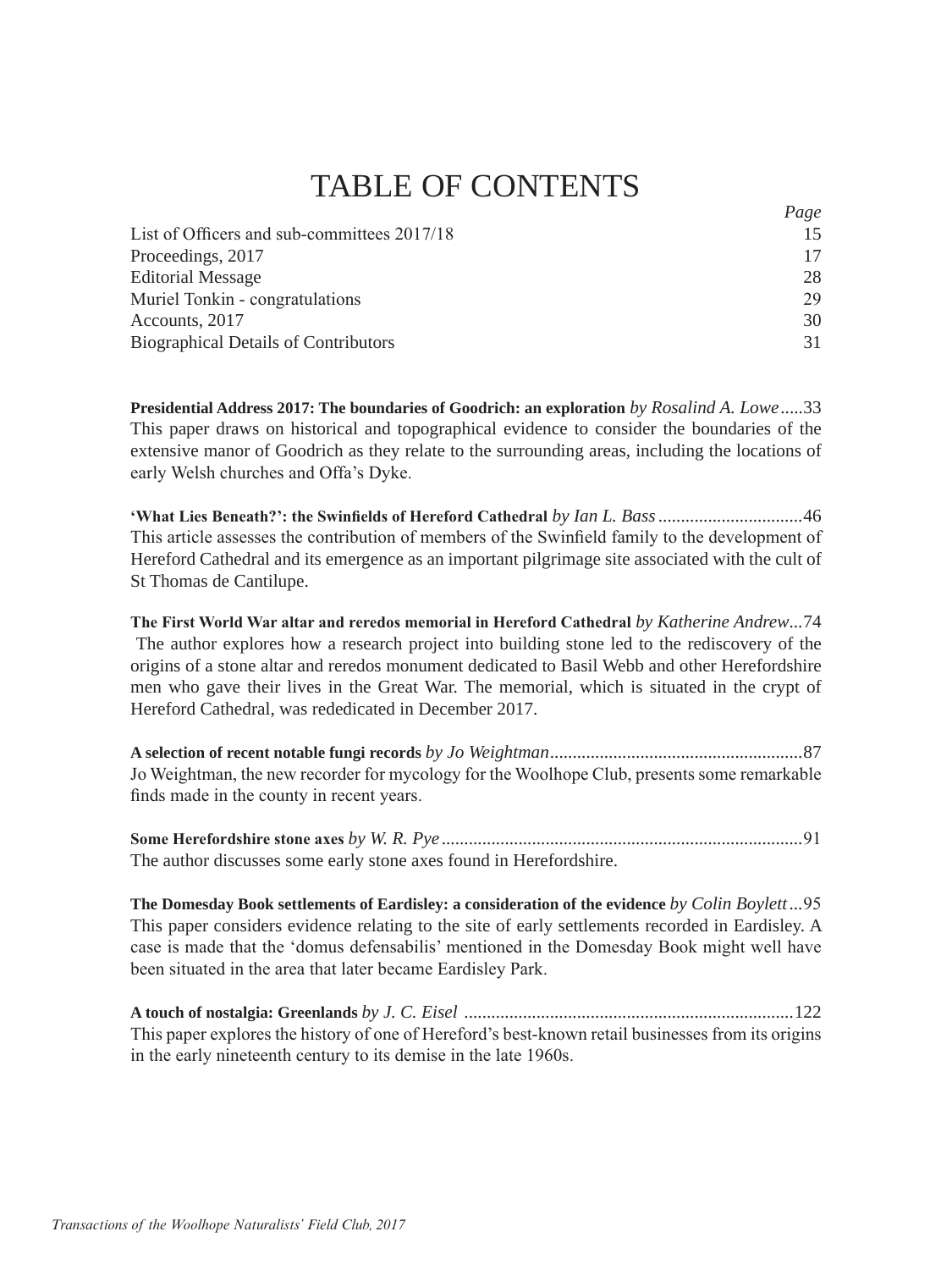**The removal of Ledbury's Butcher Row** *by Celia G. Kellett ......................................................* The author explores the prolonged efforts to demolish the Butcher Row in Ledbury in the course of measures to 'improve' the town in the nineteenth century.

#### **Recorders:**

| Book Reviews by Rosalind Lowe and David Whitehead                                       |  |
|-----------------------------------------------------------------------------------------|--|
| Eardisley's early history and the story of the Baskervilles, Malcolm Mason (ed.), 204   |  |
|                                                                                         |  |
| Poems and paintings of Herefordshire and the neighbouring Marches, J. Lumbey (ed.), 206 |  |
|                                                                                         |  |
|                                                                                         |  |
|                                                                                         |  |
|                                                                                         |  |
|                                                                                         |  |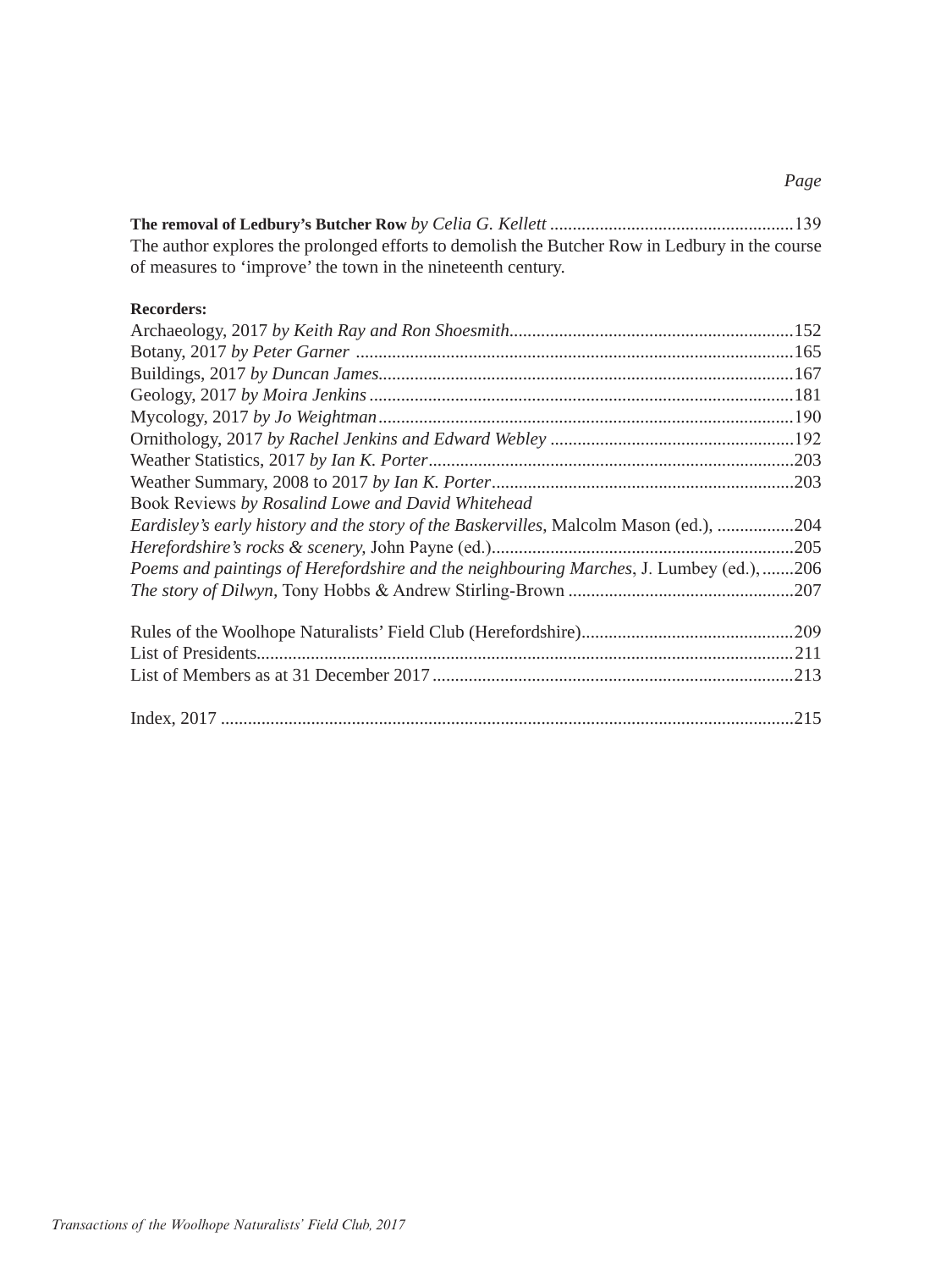# LIST OF COLOURED PLATES

**Presidential Address 2017: The boundaries of Goodrich: an exploration** *by Rosalind A. Lowe*

- Plate 1.1 The LiDAR image of the area under discussion, made from individual 'tiles' available online.
	- 1.2 The parochial boundaries in the south of Herefordshire from the tithe maps,  $c$ .1840, courtesy Geoff Gwatkin  $\odot$ . The extra-parochial land (E.P.) within Marstow is *Chachebren* Ecclesiastical parish boundaries *c.* 1840.
	- 1.3 The Goodrich entry in the Herefordshire *Domesday*, by kind permission of the Master and Fellows of Balliol College, Oxford.
	- 1.4 The LiDAR view of the Little Doward hill fort with visible ramparts; the bulk of the Great Doward; the Huntsham peninsula with its promontory fort facing south.
	- 1.5 The heading of the folio showing the king's possessions in Archenfield in the Herefordshire *Domesday*, by kind permission of the Master and Fellows of Balliol College, Oxford.
	- 1.6 A composite of the tithe map parish boundaries overlaid on the LiDAR view of the area.
	- 1.7 A detailed map made to accompany a survey of the boundaries between Goodrich and Marstow parishes in 1815, from a private collection.
	- 1.8 The meanders of the Garron, its flow shown in bright blue, with tributaries marking farmstead boundaries. The Luke brook in dark blue joins it from the east before it enters the Wye. Pencraig can be seen towards the top right. Other tithe map lands e.g. the chapelry of Llandunnock are demarcated by the valleys on the left.
	- 1.9 The LiDAR view of the Wye at the Ganarew-Dixton boundary (top) and the 1845 Dixton tithe map showing the detached part of the parish to the north of the river.
	- 1.10 1728 map of the disputed boundary between English Bicknor and Goodrich. Note the small black asterisk showing the position of 'Symonds Yat' as the road passes over the edge of the escarpment. The 'Slow Path' on the east forms the eastern boundary of Goodrich, and leads to the 'Three Counties Stone' in the river, marked with a P. Note also Crow Marsh or Holywell Brook, a possible boundary for the land grant to Lanncusthennin garthbenni.
	- 1.11 The LiDAR view of Huntsham and the Symonds Yat earthworks to the south; the parish of Welsh Bicknor to the north of the Wye to the top, with the parish of English Bicknor to the south.
	- 1.12 Demesne lands of Goodrich manor, based on the 1718 manorial survey, marked in red. A major part of the land is woodland, the land around Flanesford priory being the largest arable portion. Note there is relatively little de mesne land on the rich Huntsham peninsula. The large area to the north-west is Long Grove (now Llangrove). The northernmost portions lie adjacent to Wilton bridge.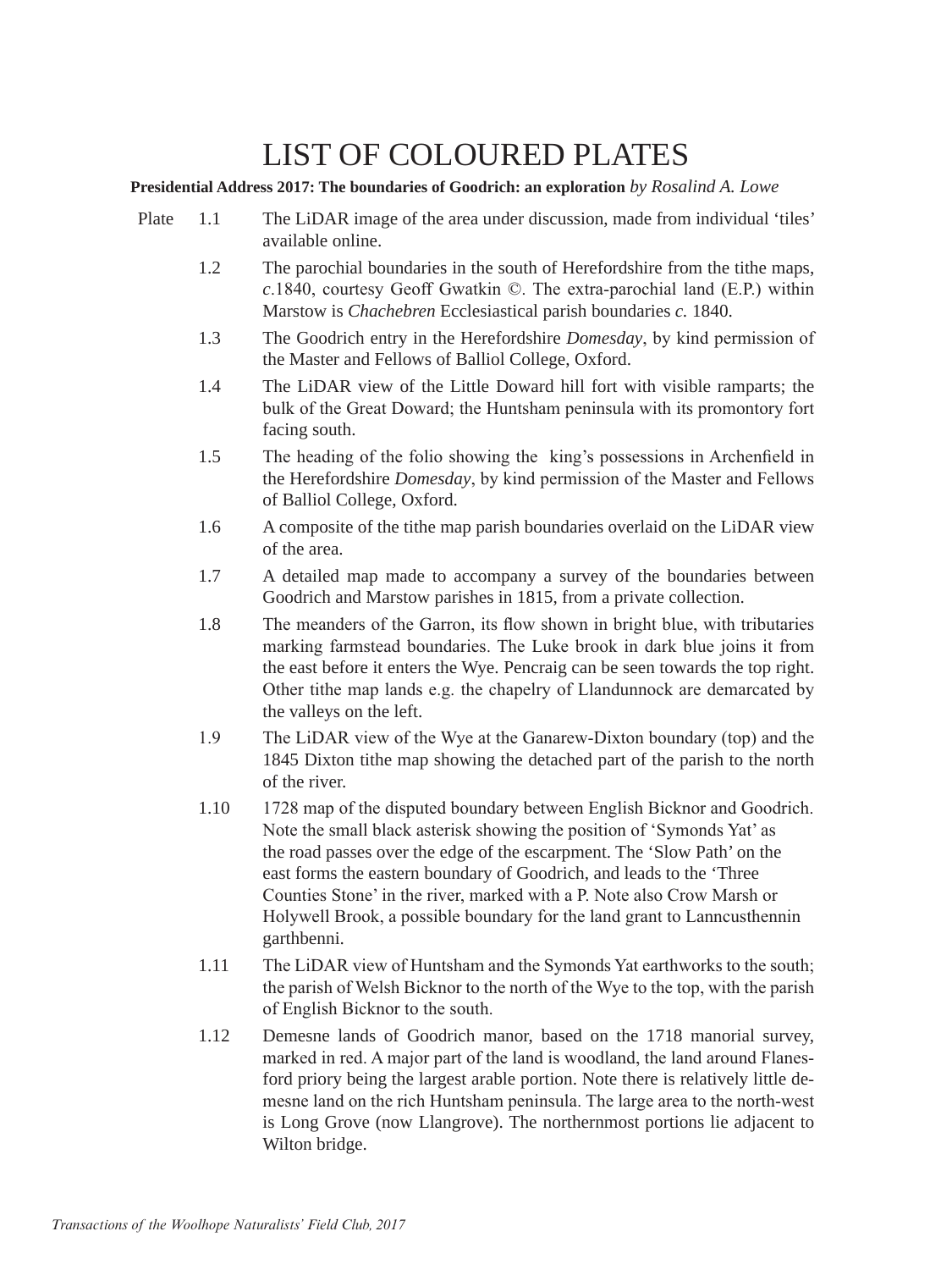#### **What Lies Beneath?': the Swinfields of Hereford Cathedral** by Ian L. Bass<sup>*i*</sup>

- Plate 2.1 The probable tomb of John de Swinfield, treasurer (1293) and precentor of Hereford Cathedral 1294–1311.
	- 2.2 Pewter paten and chalice from Chancellor Gilbert's grave displayed alongside the silver paten and chalice from Bishop Richard's tomb. These items were displayed during the 'What Lies Beneath?' exhibition, 2016.

#### **The First World War altar and reredos memorial in Hereford Cathedral by Katherine Andrew**

Plate 3.1 General view of the front of the altar and reredos.

#### **A selection of notable fungi records** *by Jo Weightman*

- Plate 4.1 *Cantharellus melanoxerus,* in beech *Fagus* litter, Haugh Wood.
	- 4.2 *Clavaria zollingeri,* part of a larger specimen. Clumps can be up to 8cms across.
	- 4.3 *Neohygrocybe ovina,* showing the red discoloration where damaged.
	- 4.4 *Polyporus umbellatus,* centrally attached*,* massed caps with a decurrent hymenium.
	- 4.5 Polyporus umbellatus, half-buried sclerotia.
	- 4.6 *Rugosomyces chrysenteron,* grows in troops and small clusters in conifer litter.
	- 4.7 *Suillus cavipes,* an untypical *Suillus* with a dry cap, associated with larch.
	- 4.8 *Sarcodontia crocea*, part of a much longer fruit-body on an old apple tree.
	- 4.9 Sarcodontia crocea, close-up of the spines.
	- 4.10 *Geastrum britannicum*, a newly described species usually found under yew *Taxus baccata*.
	- 4.11 *Geastrum britannicum*, close-up showing the crystalline surface of the spore sac and the raised rim.
	- 4.12 *Postia guttulata*, a young specimen with transparent droplets or guttules near the margin.
	- 4.13 *Entyloma chrysosplenii*, a rare smut on a scarce plant, alternate-leaved golden saxifrage *Chrysosplenium alternifolium*.
	- 4.14 *Agathomyia wankowiczi*, on the artist`s fungus *Ganoderma applanatum*  underside of the bracket with exited galls on the older pore layer. The new pore layer has stained brown where it has been touched.

#### **The Domesday Book settlements of Eardisley: a consideration of the evidence** *by Colin Boylett*

Plate 5.1 Enhanced LiDAR image of Holywell Dingle.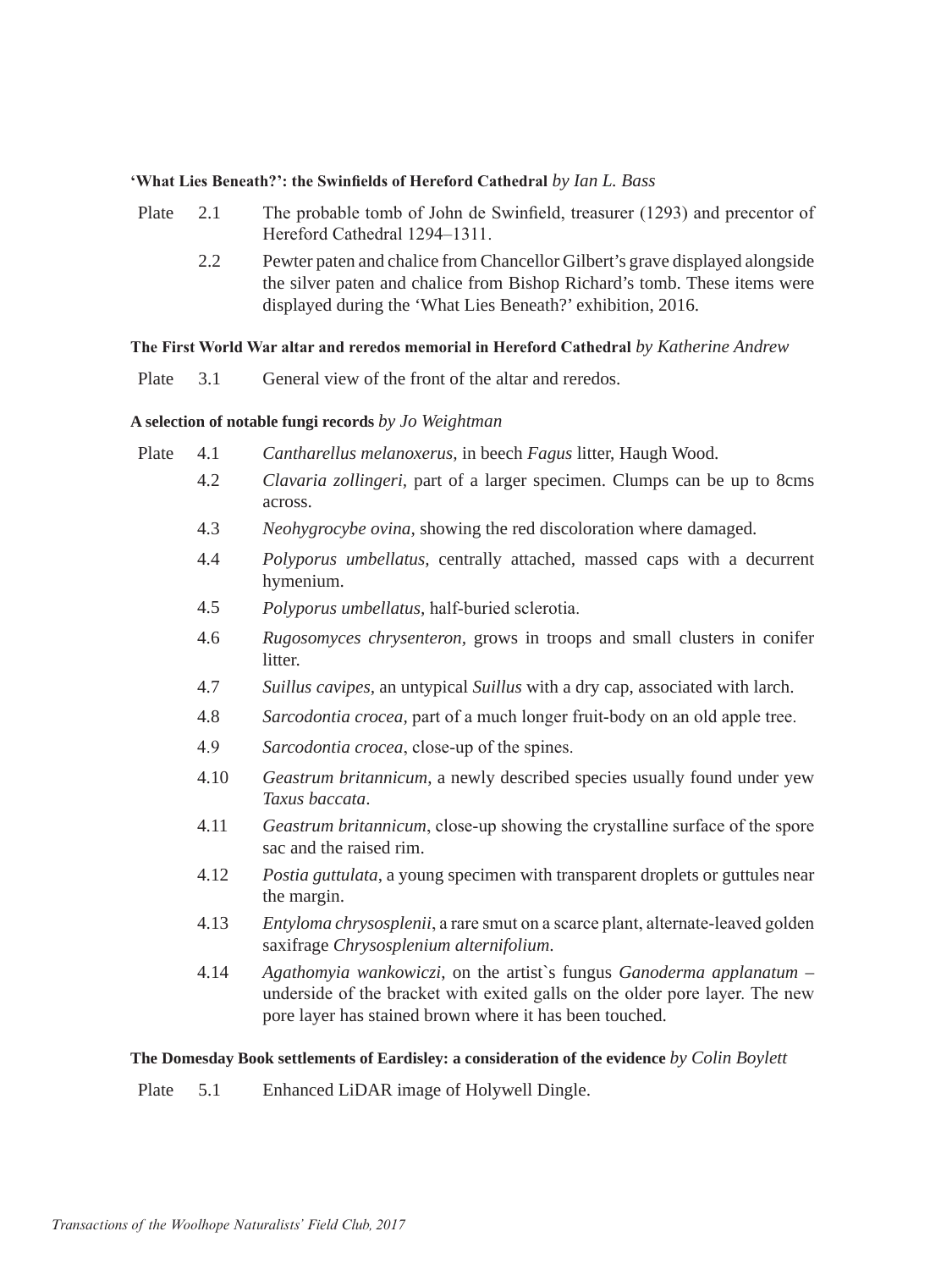#### **The removal of Ledbury's Butcher Row** *by Celia G. Kellett*

- Plate 6.1 Ledbury, watercolour by an unknown artist, c.1820. Looking north from outside the Royal Oak in the Southend, showing the High Street, where centre left is John Webb's double-gabled butcher's shop at the southern end of the Butcher Row. The Market House is centre right
	- 6.2 The Butcher Row House Museum, Church Lane, Ledbury. The building dates from *c.*1581.
	- 6.3 The upper part of this small building was once part of one of the Butcher Row houses. It is now in Skipp Alley, Homend, Ledbury, Note the bresummer beam above ground floor window was inserted upside down.

#### **Archaeology, 2017** *by Keith Ray and Ron Shoesmith*

- Plate 7.1 Brobury and Monnington. Later Iron Age or early Romano-British cosmetic mortar (PUBLIC-FEA7E1).
	- 7.2 Upton Bishop. Anglo-Saxon (Anglo-Scandinavian) metal harness fitting  $(incomplete)$  (PUBLIC-82F405).

#### **Botany, 2017** *by Peter Garner*

- Plate 8.1 **5PD** Small-flowered Buttercup (*Ranunculus parviflorus*)
	- 8.2 Yellow-flowered Strawberry (Potentilla indica).

#### **Geology, 2017** *by Moira Jenkins*

- Plate 9.1 Graptolites in the Upper Elton Formation, Mortimer Forest.
	- 9.2 The red sun caused by dust raised by Hurricane Ophelia.

#### **Mycology, 2017** *by Jo Weightman*

- Plate 10.1 *Suillus tridentinus,* an uncommon golden to rusty coloured bolete usually associated with larch. Note the suggestion of a ring.
	- 10.2 *Boletus calopus*. A white reticulum over a red stipe is characteristic of this species.
	- 10.3 *Stropharia albonitens*. An uncommon grassland species with a viscid cap cuticle.
	- 10.4 *Gymnopilus dilepis*. This alien species occurs on warm wood chip piles. It has also been recorded in greenhouses.

#### **Ornithology, 2017** *by Rachel Jenkins*

- Plate 11.1 Linnets were seen at various locations throughout the year.
	- 11.2 Yellowhammers were a common sight throughout the year.
	- 11.3 A hobby was seen in September at Dorstone, Wellington and Bodenham gravel pit
	- $11.4$  Hobby in flight.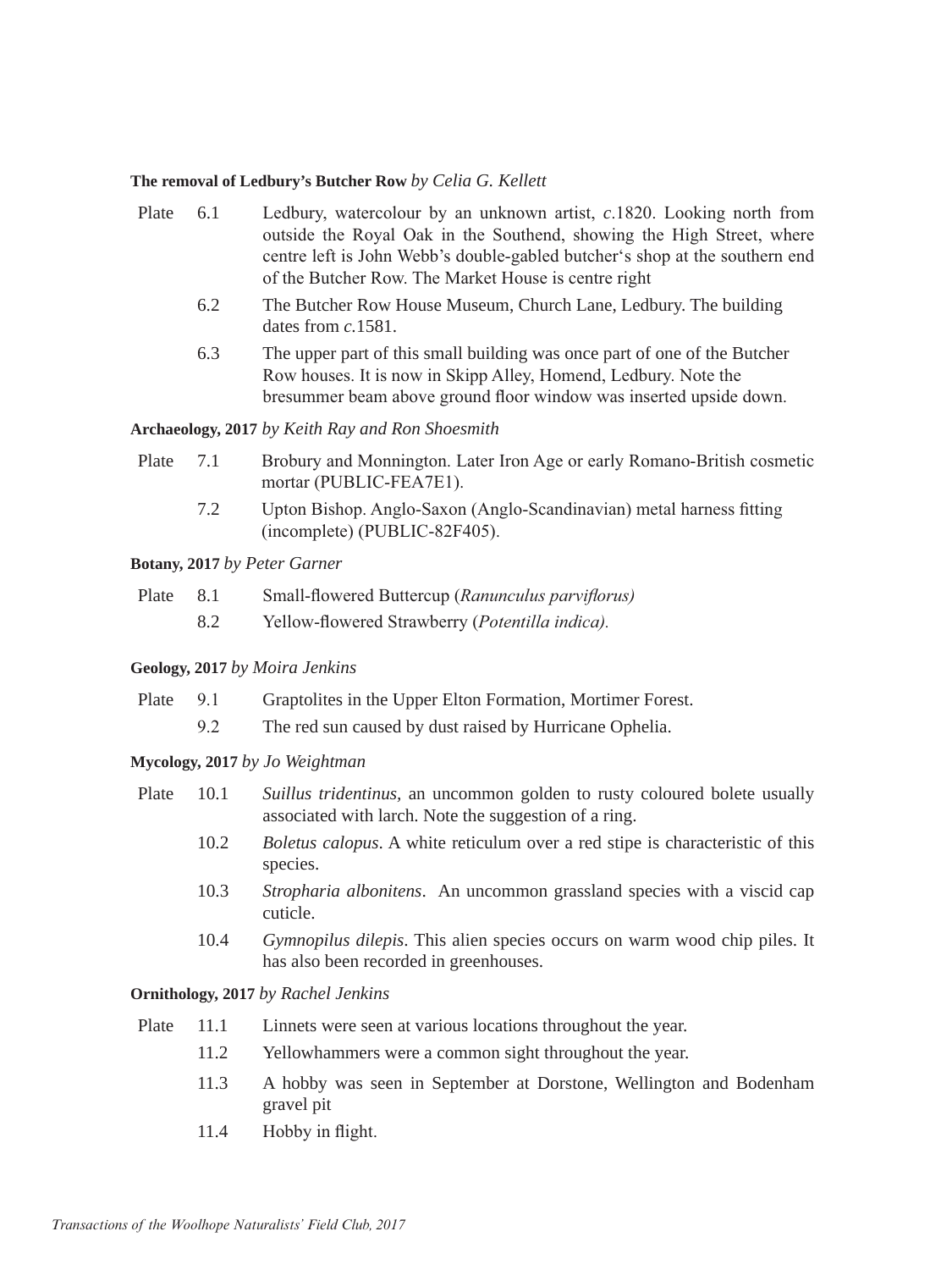# LIST OF FIGURES

### **Muriel Tonkin- congratulations on her centenary**

Muriel Tonkin

|      |                | Presidential Address 2017: The boundaries of Goodrich: an exploration by Rosalind A. Lowe                                                                                                               |    |
|------|----------------|---------------------------------------------------------------------------------------------------------------------------------------------------------------------------------------------------------|----|
| Fig. | 1              | Part of the 1718 manorial map of Weare Hill, showing the New Weir<br>on the bank of the Wye opposite the 'Minors Path'.                                                                                 | 37 |
|      | 2              | Clarke's plan of Symonds Yat earthworks, 1898.                                                                                                                                                          | 37 |
|      | 3              | 1st edition OS map showing parish boundaries around Welsh Bicknor<br>and Goodrich.                                                                                                                      | 38 |
|      |                | 'What Lies Beneath?': the Swinfields of Hereford Cathedral by Ian L. Bass                                                                                                                               |    |
| Fig. | 1              | The tomb of Richard de Swinfield, bishop of Hereford 1283–1317.<br>Engraving from H. T. Havergal, Monumental Inscriptions in the<br>Cathedral Church of Hereford (Hereford, 1881), plate IV.            | 46 |
|      | 2              | The discovered ledgerstone of Gilbert de Swinfield, chancellor of<br>Hereford Cathedral 1287-99.                                                                                                        | 47 |
|      | 3              | Dispute between Lord John de Ponte, canon and rector of Wellington,<br>and the parishioners. Sealed by the bishop's official and the dean and<br>chapter of Hereford Cathedral.                         | 49 |
|      | 4              | 1295 confirmation of the grant of 1287 granting Stephen de Swinfield<br>and his daughter Margery guardianship of the manor of Chilstone in<br>Madley and over the heirs of Walter I de Dunre (Dinedor). | 54 |
|      | 5              | Sketch of Bishop Rynelm's tomb with Chancellor Gilbert's ledger stone<br>from Thomas Dingley's History from Marble, p.183.                                                                              | 58 |
|      | 6              | Sketch of the contents of Chancellor Gilbert's tomb, including detailed<br>drawings of the paten, chalice, and tablet-woven braid which were also<br>preserved.                                         | 59 |
|      |                | The First World War altar and reredos memorial in Hereford Cathedral by Katherine Andrew                                                                                                                |    |
| Fig. | 1              | Clarke's yard in Llandaff.                                                                                                                                                                              | 75 |
|      | 2              | Guy Clarke.                                                                                                                                                                                             | 75 |
|      | 3              | Second page of entries concerning the project from Day Book 15, July<br>to September 1924.                                                                                                              | 76 |
|      | $\overline{4}$ | The bill for the client Sir Goscombe John, Bill Book 12, October 1924.                                                                                                                                  | 76 |
|      | 5              | Sketch of gable caps from Guy Clarke's 1924 notebook (© W. Clarke,<br>Llandaff).                                                                                                                        | 77 |
|      | 6              | William Taylor with his wife and grandchild (courtesy of Michael<br>Statham and Lyndsey Stuart).                                                                                                        | 78 |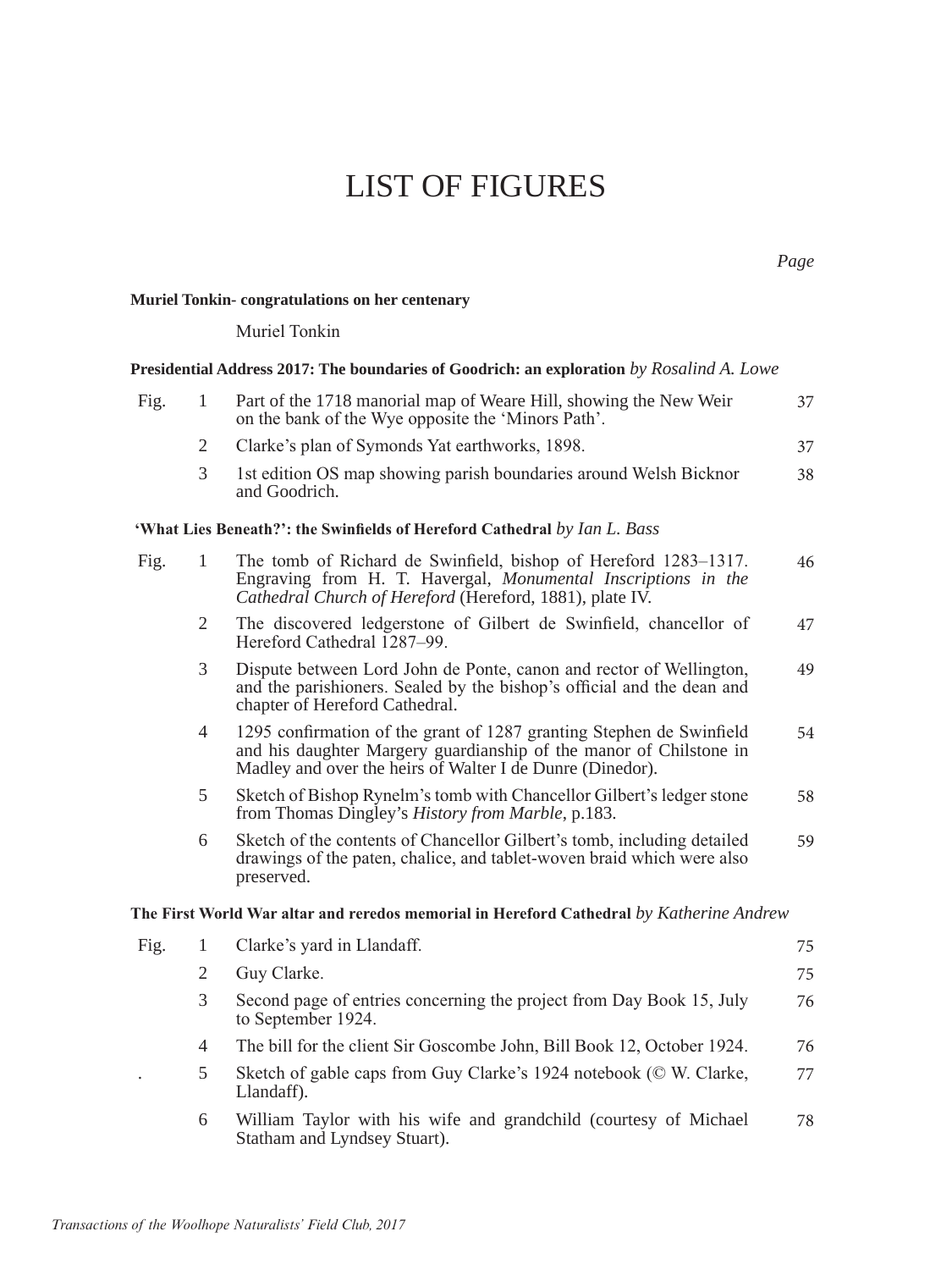### The First World War altar and reredos memorial in Hereford Cathedral by Katherine Andrew (contd.)

|      |                |                                                                                                                             | Page |
|------|----------------|-----------------------------------------------------------------------------------------------------------------------------|------|
|      | 7              | View of the rear of the reredos with the dedication, letter cutting by<br>William Dare.                                     | 80   |
|      | 8              | Detail of Basil Webb portrayed as a Roman Soldier-illuminated by<br>sunlight around noon on 1 December 2017.                | 81   |
|      | 9              | Re-dedication service in the crypt of Hereford Cathedral, 1 December<br>2017.                                               | 85   |
|      |                | Some Herefordshire Stone Axes by W. R. Pye                                                                                  |      |
| Fig. | 1              | Neolithic stone axe found at Dorstone.                                                                                      | 91   |
|      | $\overline{2}$ | Stone axe found at King's Pyon c. 1974.                                                                                     | 92   |
|      | 3              | Polished flint axe from Lyonshall, showing Scandinavian influence (on<br>loan to Kington Museum).                           | 93   |
|      |                | <b>The Domesday Book settlements of Eardisley: a consideration of the evidence by Colin Boylett</b>                         |      |
| Fig. | 1              | The area west of Eardisley, 2007, OS Landranger No. 148.                                                                    | 95   |
|      | 2              | Eardisley Wooton in 1936 (F. C. Morgan).                                                                                    | 97   |
|      | 3              | Eardisley Wooton: North at top: A4111 at left; June 2009.                                                                   | 99   |
|      |                | 4 LiDAR image of Holywell Dingle showing mill leat marked; mill<br>located where '245 meters'[sic] indicated, north at top. | 99   |
|      |                | 5 OS Map based upon 1884 survey, north at top, mill at '621'.                                                               | 99   |
|      |                | 6 Extract from tithe map, 1839, Eardisley Wooton.                                                                           | 100  |
|      | 7              | Aerial view of Eardisley Park, 2009.                                                                                        | 103  |
|      | 8              | Feet of fine, 1323, re Eardisley.                                                                                           | 104  |
|      | 9              | Extract from tithe map, 1839, Eardisley Park west.                                                                          | 106  |
|      | 10             | Eastern map section, 1787, showing Eardisley Castle.                                                                        | 106  |
|      | 11             | Western map section, 1787, showing Eardisley Park.                                                                          | 107  |
|      | 12             | Section of Budgen's map, 1815.                                                                                              | 107  |
|      | 13             | Extract from Saxton's 1577 map of Herefordshire.                                                                            | 108  |
|      | 14             | Cropmark north-west of Eardisley Park, 2013: SO 29365 48941.                                                                | 109  |
|      | 15             | Lidar image of cropmark north-west of Eardisley Park, 2015.                                                                 | 109  |
|      | 16             | Eardisley Castle (Victoria County History, London, 1908).                                                                   | 110  |
|      | 17             | Eardisley Castle motte, March 2011.                                                                                         | 110  |
|      | 18             | Map section of Parton Farm, 1787, north at top.                                                                             | 111  |
|      | 19             | Extract from tithe map of Eardisley, centre of the village, 1839.                                                           | 111  |
|      | 20             | Section of Perry map of Eardisley esate, 1787, north at top.                                                                | 113  |
|      | 21             | Extract from tithe map of Eardisley south, 1839.                                                                            | 114  |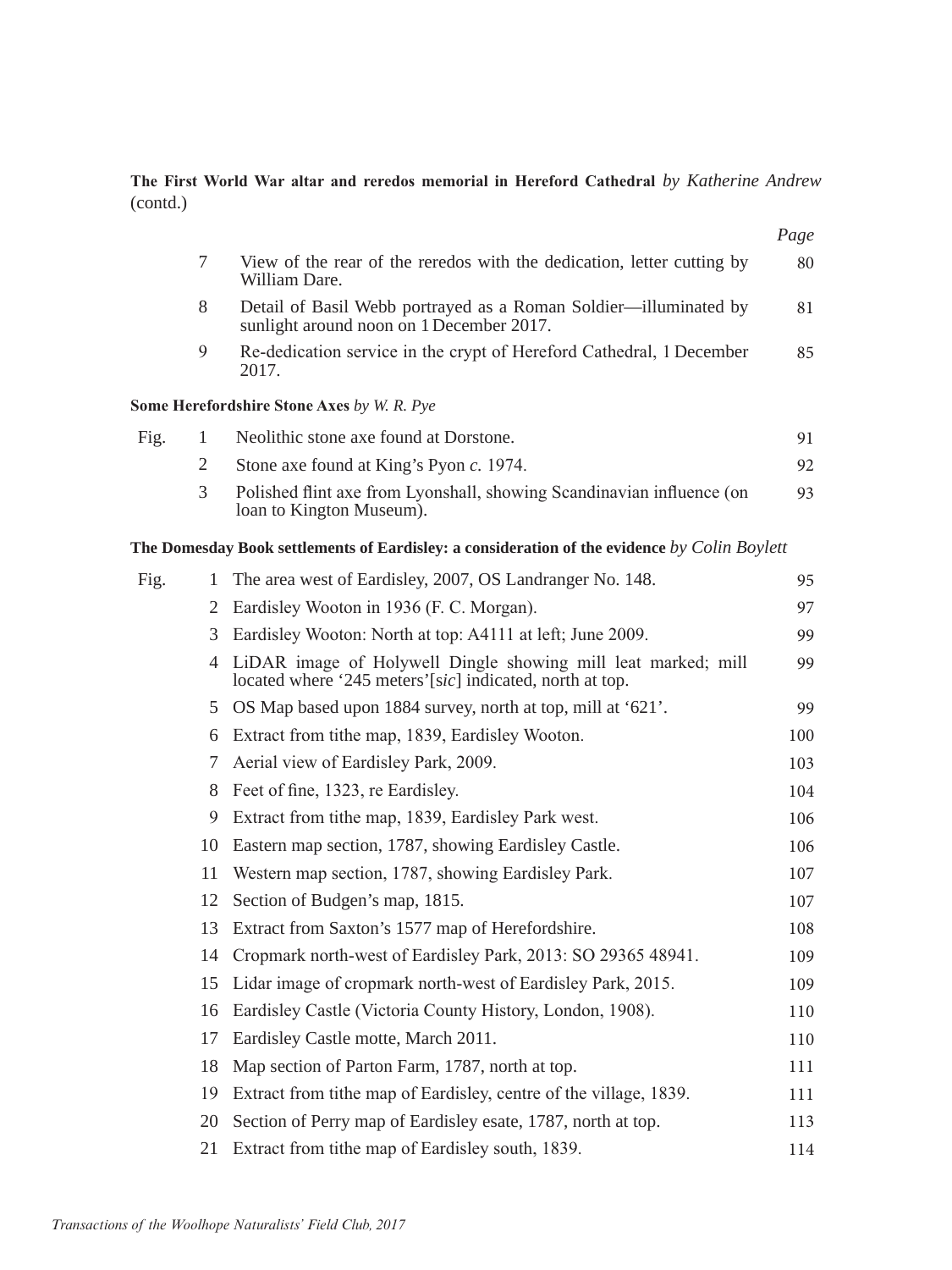#### **A touch of nostalgia: Greenlands** *by J. C. Eisel*

| Barrett and Smerdon placed this advert in Lascelle's directory of 1851<br>Fig.<br>within a few months of taking over the business of the late George<br>Sheward.                                                 | 122<br>124 |
|------------------------------------------------------------------------------------------------------------------------------------------------------------------------------------------------------------------|------------|
|                                                                                                                                                                                                                  |            |
| 2 This large advert appeared in the commercial prospectus at the end of<br>Littlebury's directory of 1876, and shows the scope of the business at<br>that period.                                                |            |
| 3 An early photograph of 34 High Town and 1 High Street, the façade of<br>the former mirroring that of the latter.                                                                                               | 127        |
| 4 Details of George Greenland's career were given in <i>Herefordshire</i><br>Portraits, published by Jakeman and Carver in 1908.                                                                                 | 127        |
| 5 A billhead of 1904, advertising the services that were offered.                                                                                                                                                | 128        |
| A view of the repository in Commercial Road, taken soon after it was<br>6<br>completed. The sale of antique furniture is advertised on the ground<br>floor windows.                                              | 128        |
| 7 The occupiers of the various properties on the south side of High Town,<br>as listed in successive trade directories, clearly demonstrates how<br>Greenlands came to dominate this part of High Town.          | 130        |
| 8 An undated photograph showing a fire in the upper floor of No. 29<br>High Town, providing entertainment for numerous spectators. The<br>adjoining façade indicates that this took place between 1927 and 1931. | 129        |
| 9 An advert for the sale of antiques by Greenlands, probably dating from<br>the 1920s or $30s$ .                                                                                                                 | 132        |

- 10 Commercial Road *c*.1980. The position of the steel frame of the 1950s extension to the sale room side can clearly be seen. At this period the building was being used by the furniture business of I. & J.L. Brown. 134
- 11 Empty and awaiting demolition, this photograph of *c*.1969 makes a sad contrast with the formerly thriving business which was based here. 135

### **The removal of Ledbury's Butcher Row** *by Celia G. Kellett*

| Fig. |                | J. Lidiard's 'Plan of Ledbury' 1788, detail of the centre of the town.                                                                                                            | 139 |
|------|----------------|-----------------------------------------------------------------------------------------------------------------------------------------------------------------------------------|-----|
|      | 2              | Ledbury High Street looking north, showing Timothy Spencer's curved<br>façade with the Butcher Row pentices or porches to the left and the<br>Market House to the right, c. 1820. | 140 |
|      | 3              | The Market House centre, Timothy Spencer's drapery shop on the left,<br>the north end of the Butcher Row on the right, viewed from the lower<br>west side of the Homend, c. 1820. | 140 |
|      | $\overline{4}$ | Plan, dated 1817, of St Katherine's Hospital and the properties beside<br>the almshouses.                                                                                         | 142 |
|      | 5              | Transcribed copy in reverse order (from north to south, as in 1819 Act)<br>of the valuation list for the Butcher Row properties, drawn up for John<br>Biddulph $c. 1816$ .        | 144 |
|      | 6              | Second Schedule of the 1819 Act, 59 George III, c.22 for rebuilding the<br>almshouses.                                                                                            | 144 |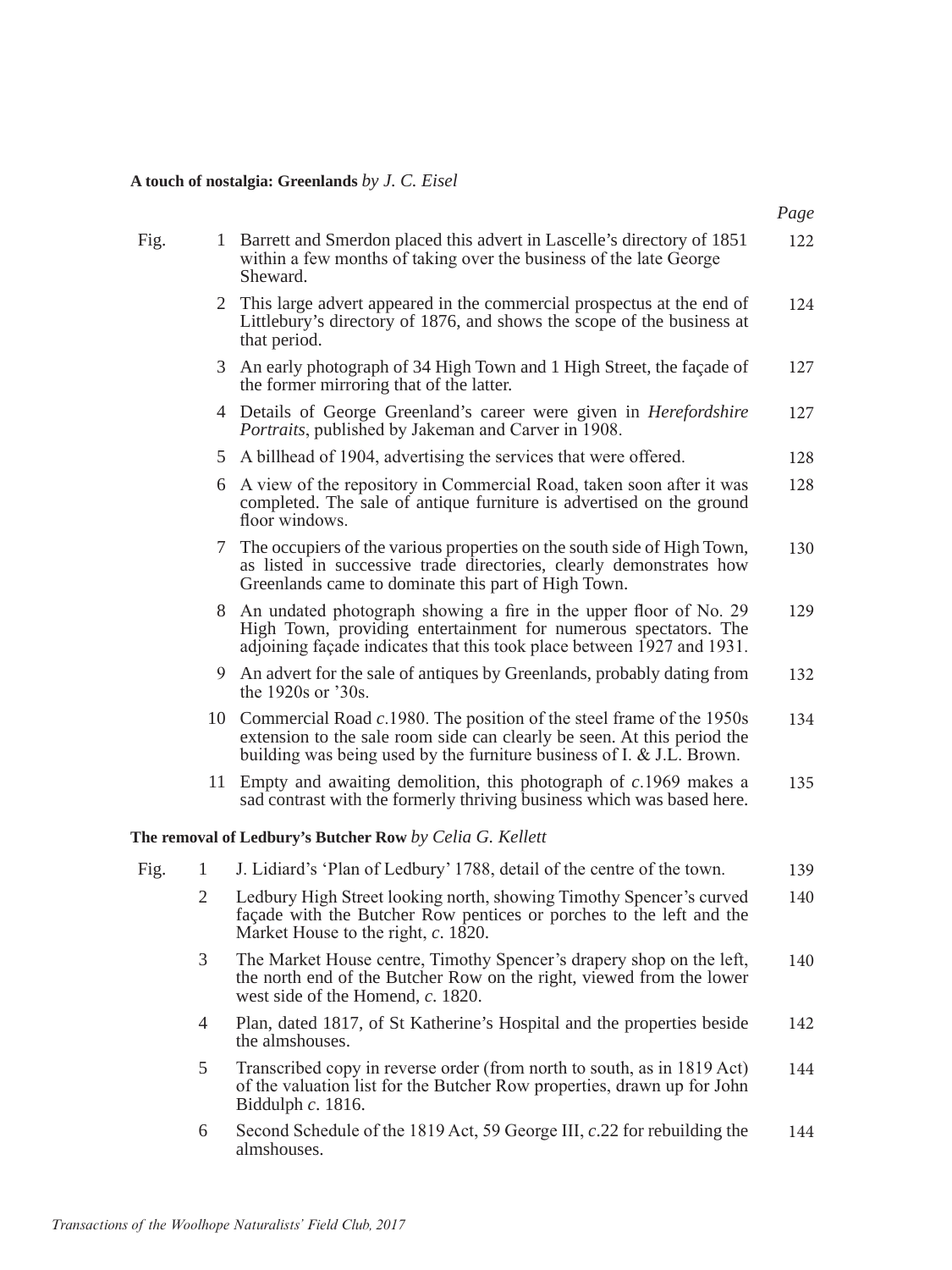## **The removal of Ledbury's Butcher Row** *by Celia G. Kellett* (contd)

| Fig. | 7              | Ledbury market place after 1822, when the new almshouses were<br>built. It shows the seven remaining Butcher Row properties with the<br>demolished row properties shown as outlines. Only after February<br>1836 when the remaining properties had been demolished, would<br>the Queen's highway be restored. The blacked-out property would<br>eventually become the Butcher Row House Museum. Based on the<br>Tithe map of 1841. | 145 |
|------|----------------|------------------------------------------------------------------------------------------------------------------------------------------------------------------------------------------------------------------------------------------------------------------------------------------------------------------------------------------------------------------------------------------------------------------------------------|-----|
|      | 8              | Notice to deal with Ledbury's market day parking problems, August<br>1826.                                                                                                                                                                                                                                                                                                                                                         | 146 |
|      | 9              | Public notice for the Removal of the Butcher Row with the results of<br>one year's subscription and the Society's future plans.                                                                                                                                                                                                                                                                                                    | 146 |
|      | 10             | The Schedule of the Ledbury Improvement Act, 5 William IV, c.1,<br>1835.                                                                                                                                                                                                                                                                                                                                                           | 147 |
|      | 11             | Summary Chart of the Butcher Row houses-description, valuation<br>and nett price paid. (N.B. house numbers ran north to south in the<br>Second Schedule of the 1819 Act but south to north in the 1835 Act).                                                                                                                                                                                                                       | 148 |
|      | 12             | View down the Homend to the High Street, showing the Butcher Row,<br>c. 1820, Thomas Ballard, lithograph.                                                                                                                                                                                                                                                                                                                          | 148 |
|      | 13             | View down the Homend to the unobstructed High Street, $c.$ 1836,<br>Thomas Ballard, lithograph.                                                                                                                                                                                                                                                                                                                                    | 149 |
|      |                | Archaeology, 2017 by Keith Ray and Ron Shoesmith                                                                                                                                                                                                                                                                                                                                                                                   |     |
| Fig. | 1              | Hereford, Cathedral Custos Lodge Yard. Sword-blade injury to the<br>spine inflicted from behind on a middle-aged man contributing to his<br>death (sometime between 680 and 780AD).                                                                                                                                                                                                                                                | 155 |
|      | 2              | Hereford, Cathedral Custos Lodge Yard. Blade injury to the head also<br>inflicted from behind on a middle-aged man and immediately causing<br>death (sometime between 680 and 780AD).                                                                                                                                                                                                                                              | 155 |
|      | 3              | Hereford, Edgar Street Link Road, Widemarsh Street. Structural<br>remains of a medieval building fronting onto the former street for which<br>metalled surfaces were also traced.                                                                                                                                                                                                                                                  | 156 |
|      | $\overline{4}$ | Clifford Castle: trench located in the centre of the Keep.                                                                                                                                                                                                                                                                                                                                                                         | 157 |
|      | 5              | Dorstone Hill, 2017: view of the southern arc of a ditch dug around the<br>early burial chamber. A deposit containing cremated bone was overlain<br>by a linear stone 'cairn'.                                                                                                                                                                                                                                                     | 158 |
|      | 6              | Dorstone Hill, 2017: large angular stones cast into the palisade slot re-<br>cut of one of the terminals of the causewayed camp ditch segments.                                                                                                                                                                                                                                                                                    | 159 |
|      | 7              | Snodhill Castle: the internal face of the south bastion, following<br>completion of excavation.                                                                                                                                                                                                                                                                                                                                    | 160 |
|      | 8              | Eaton Bishop. Later Iron Age decorative fitting (probable stud).                                                                                                                                                                                                                                                                                                                                                                   | 161 |
|      | 9              | Sutton St Nicholas. Late Pre-Roman Iron Age Dobunnic gold stater.                                                                                                                                                                                                                                                                                                                                                                  | 162 |
|      | 10             | Yatton. Henry III silver long-cross penny.                                                                                                                                                                                                                                                                                                                                                                                         | 163 |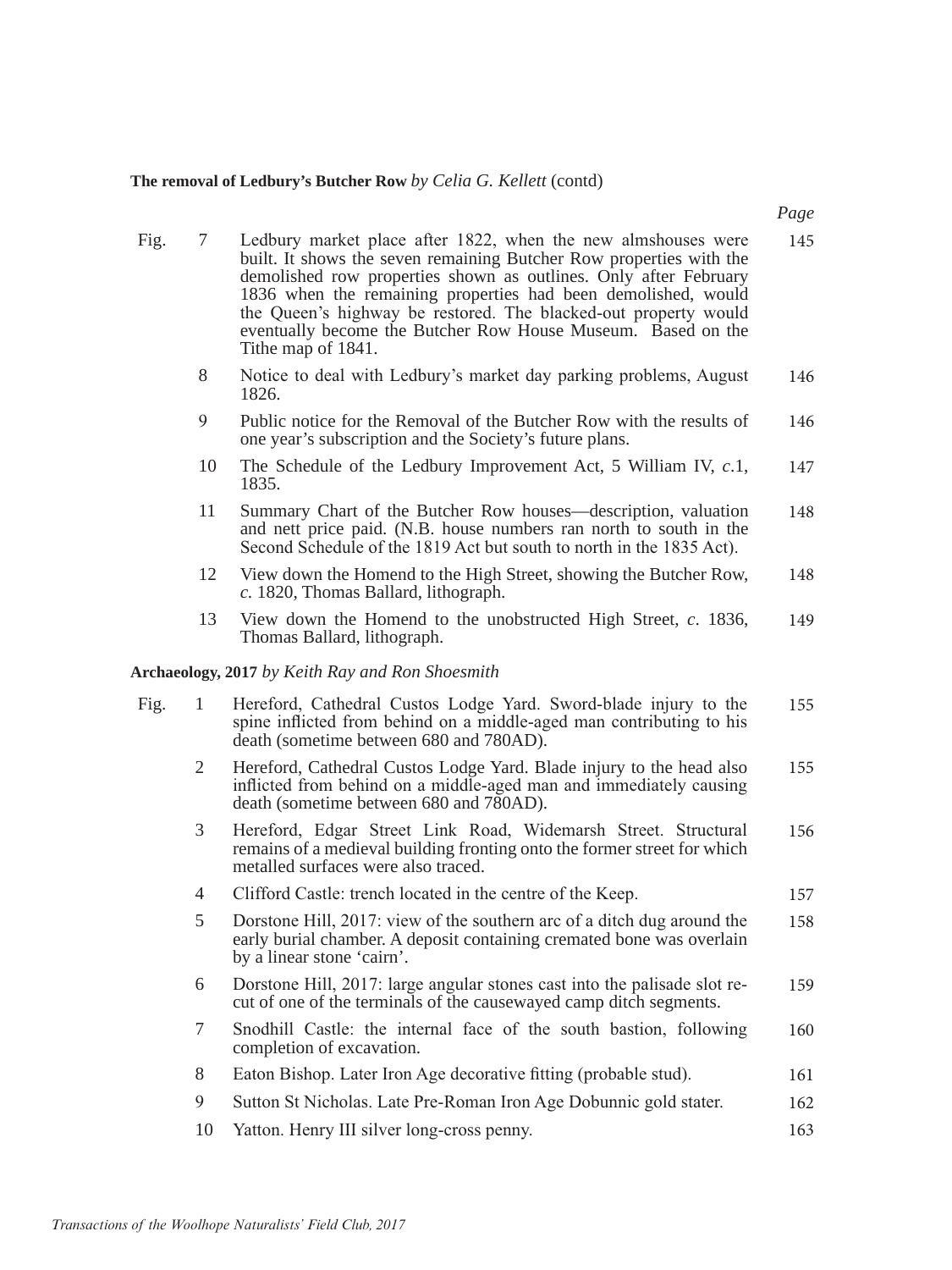## **Buildings, 2017** *by Duncan James*

|      |                |                                                                                                                                                                   | Page |
|------|----------------|-------------------------------------------------------------------------------------------------------------------------------------------------------------------|------|
| Fig. | 1              | The Rodd, front elevation showing the brick façade and storeyed porch.                                                                                            | 167  |
|      | $\mathbf{2}$   | The Rodd, ground plan of the principal building.                                                                                                                  | 168  |
|      | 3              | The Rodd. Purlin end secured with a bare-face dovetail alongside the<br>access into the top room in the porch.                                                    | 169  |
|      | $\overline{4}$ | A drawing of the front door (D1) of The Rodd.                                                                                                                     | 169  |
|      | 5              | The first floor window in the storeyed porch at The Rodd.                                                                                                         | 170  |
|      | 6              | Inside the staircase tower at The Rodd.                                                                                                                           | 170  |
|      | 7              | The Rodd. The overmantel in the ground-floor room of bays 9/10.                                                                                                   | 171  |
|      | 8              | The Rodd. Decorative plasterwork in the first-floor room of bays 9/10.                                                                                            | 171  |
|      | 9              | The Rodd. The Adam and Eve overmantel in the first-floor room of bays<br>9/10.                                                                                    | 172  |
|      | 10             | 15 Church Street, Leominster, with snow falling.                                                                                                                  | 173  |
|      | 11             | 15 Church Street, Leominster. The rear wall of the building.                                                                                                      | 174  |
|      | 12             | East elevation of the timber-framing between 15 Church Street,<br>Leominster and the house alongside at 11/13 Church Street.                                      | 174  |
|      | 13             | East elevation of the timber framing at the back of 11 Church Street,<br>marked to indicate the earlier roof level.                                               | 175  |
|      | 14             | 15 Church Street, Leominster, ground plan showing the central north-<br>south partition.                                                                          | 175  |
|      | 15             | 15 Church Street, Leominster, scarf joint and pegged studs in the central<br>ground-floor partition.                                                              | 176  |
|      | 16             | 15 Church Street, Leominster, scarf joint in the top floor tie beam with<br>nailed partition studs below.                                                         | 176  |
|      | 17             | 3 High Street, Weobley. Front elevation showing the underbuilt jetty of<br>the timber framing of 2 High Street on the right and the attached barn<br>on the left. | 177  |
|      | 18             | 3 High Street, Weobley. The cellar showing the stonework around one<br>of the two light wells in the north wall.                                                  | 178  |
|      | 19             | 3 High Street, Weobley. The blocked doorway in the north wall of the<br>cellar.                                                                                   | 178  |
|      | 20             | 3 High Street, Weobley. A simplified plan of the cellar showing the<br>positions of the surviving 15th-century floorboards in the cellar ceiling.                 | 178  |
|      | 21             | 3 High Street, Weobley. The early fireplace, with stone jambs and lintel.                                                                                         | 179  |
|      |                | Geology, 2017 by Moira Jenkins                                                                                                                                    |      |
| Fig. | 1              | Volunteers hard at work clearing the rock face at the quarry south of the<br>Wyche Cutting.                                                                       | 181  |
|      | 2              | Granitic pods in the Precambrian Malverns Complex.                                                                                                                | 181  |
|      | 3              | Coneygree Wood as clearance started.                                                                                                                              | 181  |